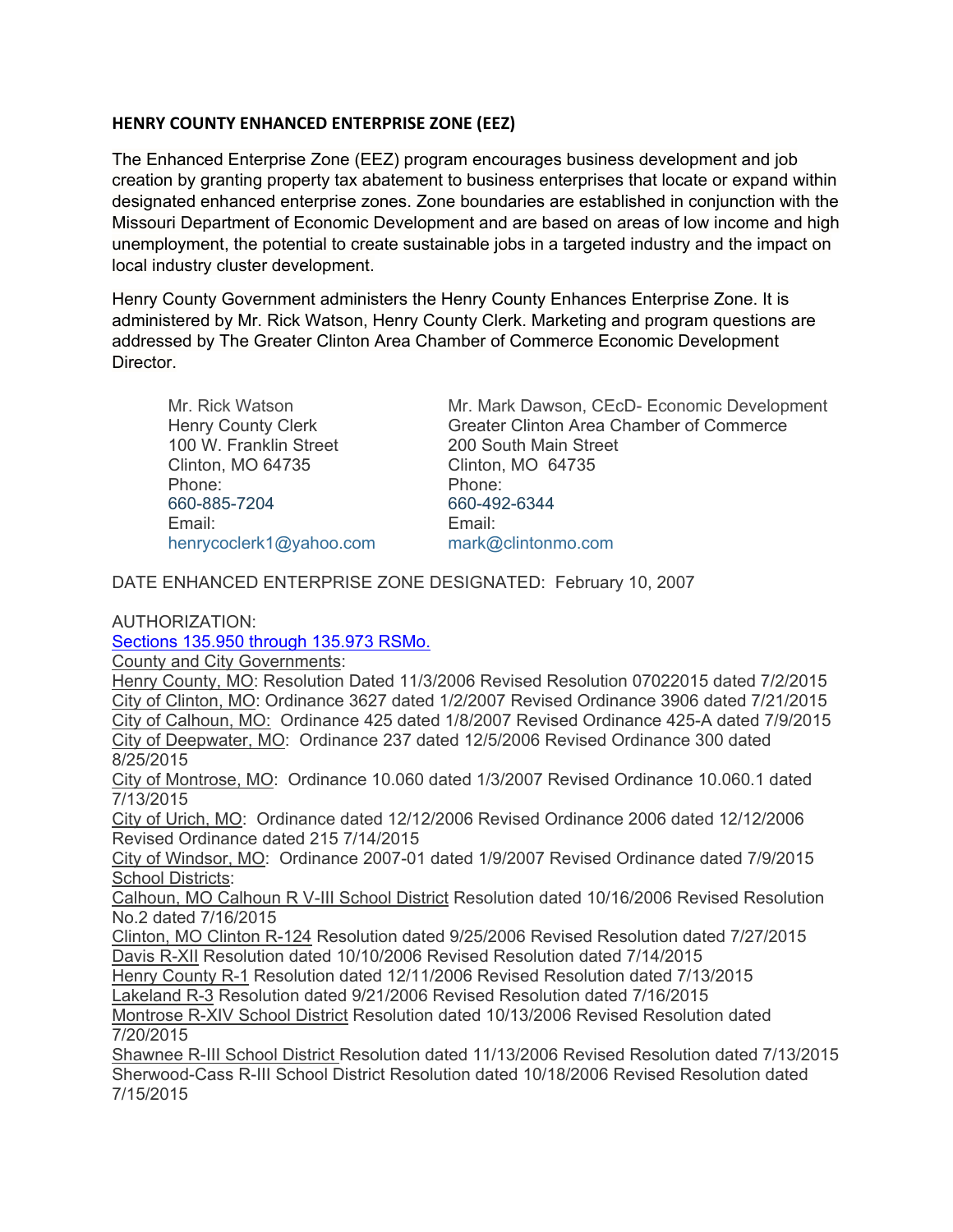#### BUSINESS ELIGIBILITY REQUIREMENTS

A For-Profit Businesses that operates within the following business NAICS codes as established by the North American Industrial Classification System (NAICS) are eligible for EEZ incentives provided they are located within an Enhanced Enterprise Zone and make improvements to their property. The appropriate NAICS code needs to represent a majority of their business.

Improvements are defined as a minimum CAPEX of \$100,000.00 in real property (excluding land) or 8 times annual lease rate for CAPEX determination if facility is leased.

New Job creation for Enhanced Enterprise Zone Benefits is a minimum of 2 FTE.

ELIGIBLE INDUSTRIES BY NORTH AMERICAN CLASSIFICATION SYSTEM (NAICS)

| <b>NAICS CODE</b> | TITLES/DESCRIPTIONS OF ELIGIBLE INDUSTRIES             |
|-------------------|--------------------------------------------------------|
| 11141             | <b>Food Crops Grown Under Cover</b>                    |
| 22                | <b>Utilities</b>                                       |
| 237               | Heavy & Civil Engineering Construction                 |
| 238               | <b>Specialty Trade Contractors</b>                     |
| $31 - 33$         | Manufacturing                                          |
| 423               | Merchant Wholesalers/Durable Goods                     |
| 48-49             | Transportation & Warehousing                           |
| 51                | Information                                            |
| 5415              | <b>Computer Systems Design and related services</b>    |
| 541710            | Research and Development in Physical, Engineering &    |
|                   | <b>Life Sciences</b>                                   |
| 551114            | Corporate, Subsidiary, and Regionally Managing Offices |
| 621               | <b>Ambulatory Health Care Services</b>                 |

#### EXCLUDED INDUSTRY SECTORS

Per Section 135.950 (9) RSMo

All gambling establishments (NAICS group 7132), retail trade (NAICS sectors 44 & 45), education services (NAICS sector 61), religious organizations (NAICS group 8131), public administration (NAICS sector 92) and food and drinking places (NAICS subsector 722) are excluded from receiving Enhanced Enterprise Zone benefits.

Headquarters exception Section 135.959 (9) (b) RSMo

Headquarters or administrative offices of otherwise excluded business may qualify for benefits if the offices serve a multistate territory. In the event a national, state, or regional headquarters operation is not the predominant activity of a project facility, the new jobs and investments of such headquarters operation is considered eligible for benefits under the section if the other requirements are satisfied.

## HENRY COUNTY ENHANCED ENTERPRISE ZONE PROGRAM BENEFITS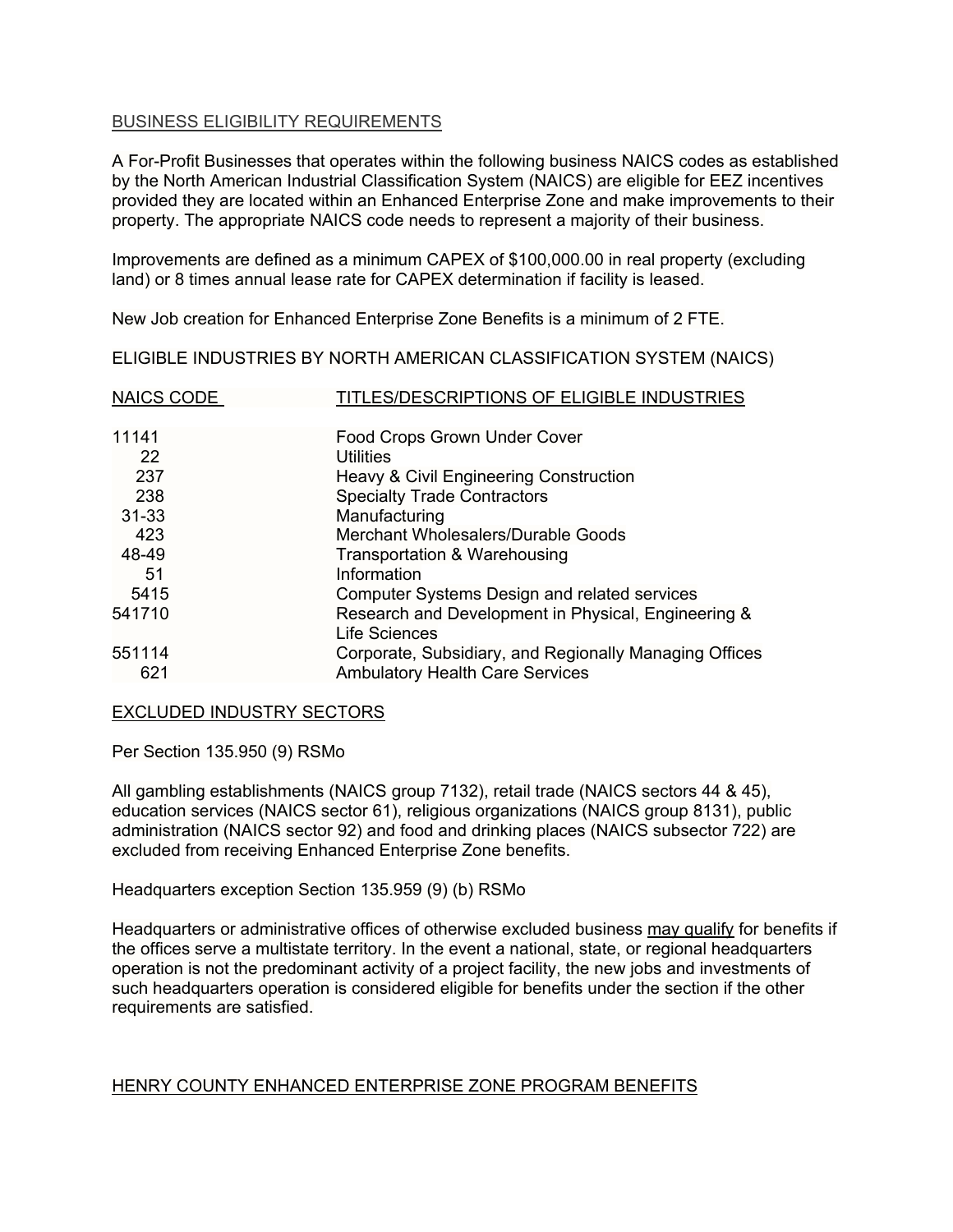Qualified business locating in the Henry County Enhanced Enterprise Zone are entitled to receive a local real property tax abatement on 50% of the new investment (**excluding land and personal property**) for a period of 10 years. The Enhanced Enterprise Zone Board is authorized to grant additional abatement, up to 100% abatement, of property taxes for improvements made to real property, as pertains to the specific project. Job creation, wage rates, and valuation of personal property will be considered. The duration of the abatement shall be for a minimum of ten (10) years from the date eligible improvements are first assessed. The Enhanced Enterprise Zone Board is authorized to grant an additional fifteen (15) years, for a maximum of twenty-five (25) years. Job creation, wage rates, and valuation of personal property will be considered.

Any abatement granted per Enhanced Enterprise Zone ordinance shall cease after a period of ninety (90) days of business closure, work stoppage, major reduction in workforce, or a change in the type of business resulting in a change to a non-compliant NAICS classification. "Work stoppage" shall not include strike, lockout, time necessary to retool a plant, or stoppage resulting from a natural disaster. "Major reduction in workforce" is defined as seventy-five (75%) or greater reduction in the number of persons actually working at that location.

Abatement benefits may be transferred to new owners, provided the facility continues to be utilized for the same type of business per NAICS classification, for which the abatement was originally granted and there is not a major reduction in workforce. Abatement benefit shall not extend beyond the original life of the abatement.

## APPROVAL PROCESS FOR ENHANCED ENTERPRISE ZONE ABATEMENT

- 1. Business meets with Economic Development Director to determine applicability of EEZ benefits for project. Determinants are as follows:
	- a. Real property investment of \$100,000.00 or more (excluding land)
	- b. If leasing, calculate annual lease rate x8 time to get CAPEX requirement of minimum of \$100,000.00. Lease rate should not be full service and not include taxes, insurance, or utilities.
	- c. New Net Job creation at planned facility of a minimum of 2 FTE. FTE is defined at 37 hours/week or more.
	- d. Business Primary NAICS code determined to meet one of eligible EEZ NAICS Code.
- 2. Applicant completes EEZ Application and is submitted to Economic Development Director. Client may wish for anonymity in early stage of project and that is allowed.
- 3. Economic Development Director notifies EEZ Administrator of a potential EEZ applicant.
- 4. Planned address or site is determined by both EEZ Administrator and Economic Development Director that location planned is within Henry County EEZ.
- 5. If address is within EEZ, the application is submitted to the Henry County EEZ Board for review and approval.
- 6. If Henry County EEZ Board approves, their approval letter along with EEZ application from business are submitted to the Henry County Commission for their approval.
- 7. Henry County Commission submits approval letter to Economic Development Director to be shared with client business.
- 8. Business must apply for Enhanced Enterprise Zone (EEZ) abatement prior to the County Assessor assessing the property improvements and certifying the improvements to the County Collector.
- 9. Property taxes will not be reduced below the amount of tax on land and improvements paid in the year preceding the certification for EEZ abatements.